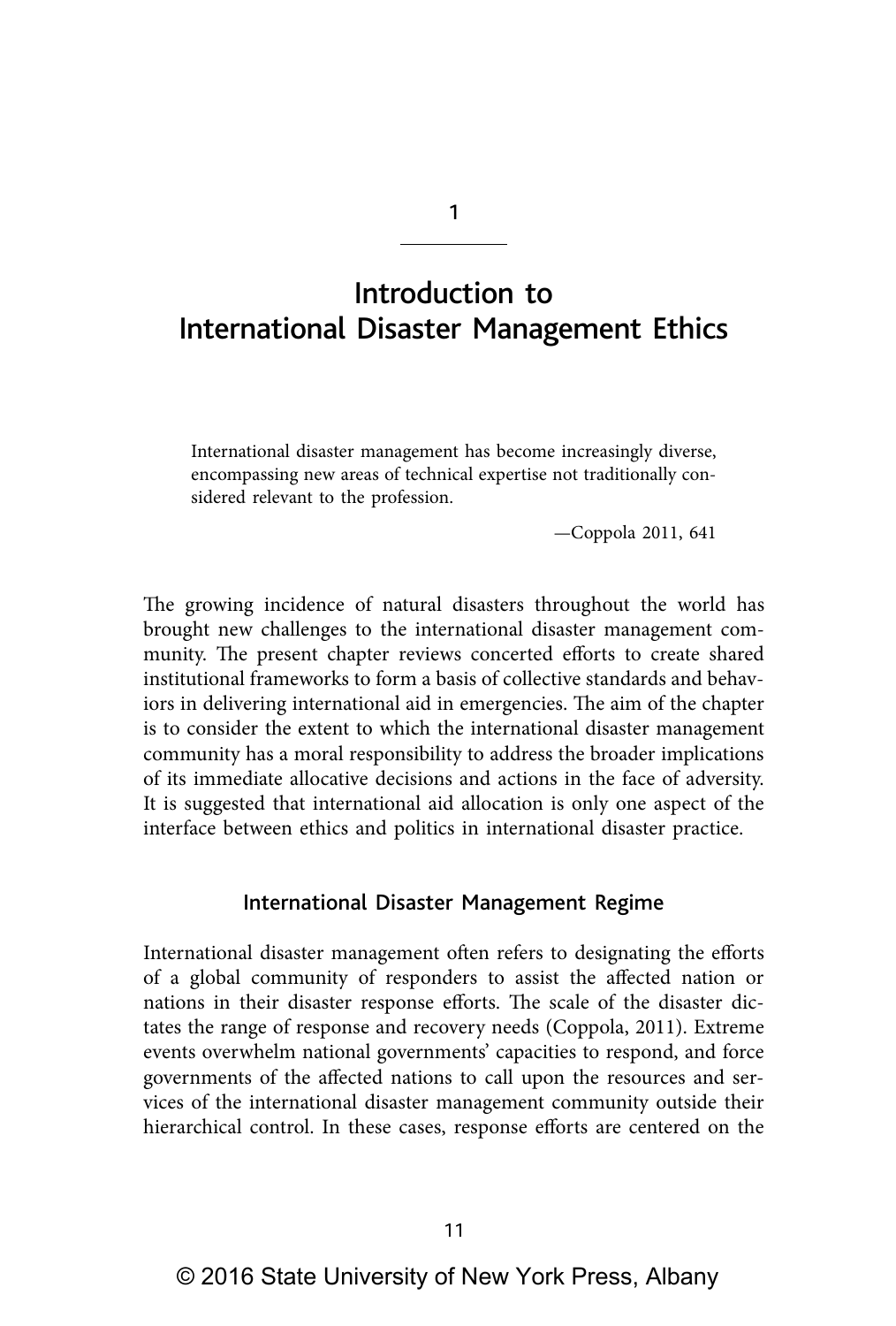international disaster coordination system to quickly mobilize response resources and assist affected populations to effectively manage disaster relief and risk reduction in such a short time frame (Comfort and Haase 2006, Comfort, Ko, and Zagorecki 2006, Drabek 2003, Kapucu 2006, 2008, Kapucu, Arslan, and Collins 2010, Kapucu, Augustin, and Garayev 2009, Kobila, Meek, and Zia 2010, McEntire 2002, Mitchell 2006, Moynihan 2012, Nolte, Martin, and Boenigk 2012, Vasavada 2013).

Since 1990, natural disasters have affected about 217 million people every year (Guha-Sapir, Vos, and Below 2012). Natural disasters result from various causes including geophysical (earthquakes, landslides, tsunamis, and volcanic activity), hydrological (avalanches and floods), climatological (extreme temperatures, drought, and wildfires), meteorological (cyclones and storms/wave surges), and biological (disease epidemics and insect/animal plagues).<sup>1</sup> Based on a forecasting model created by Oxfam, by 2015 over 375 million people on average per year are likely to be affected by climate-related disasters.<sup>2</sup> This number exceeds 50 percent more than have been affected in an average year during the last decade. Increased occurrence and intensity of natural disasters during the last decade have significant impact on people directly and indirectly including death, disabilities, and disease outbreaks.<sup>3</sup> Direct impacts of natural disasters refer to mortality and injury, damage to infrastructure, damage to homes and contents, damage to firms, and environmental degradation, while indirect impacts include costly adaptation or utility reduction from loss of use, mortality, morbidity, and business interruption (Rose 2004).

For example, the earthquake in Haiti in 2010 and Cyclone Nargis in Myanmar in 2008 caused the death of 225,000 and 80,000 people, respectively, and immense numbers of injuries, illness, and property damage. Although estimating the full range of economic costs from natural disasters is difficult, the damages from natural disasters have risen from an estimated \$20 billion on average per year in the 1990s to about \$100 billion per year during 2000-10.<sup>4</sup> According to a recent IMF study, this trend is expected to grow due to the rising concentrations of people living in areas most vulnerable to natural disasters and climate change (Laframboise and Loko 2012, 1–31). The Great East Japan earthquake, which occurred in March 2011, caused Japan an estimated direct economic cost of 16.9 trillion yen (\$210 billion), which is also calculated at 3.6 percent of 2011 GDP. The earthquake has led to immense destruction of roads, railways, airports, schools, and other infrastructures (IMF, 2012).

Evidence suggests that there are some communities that are more prone to hazards. Since the 1960s, an estimated 99 percent of the world's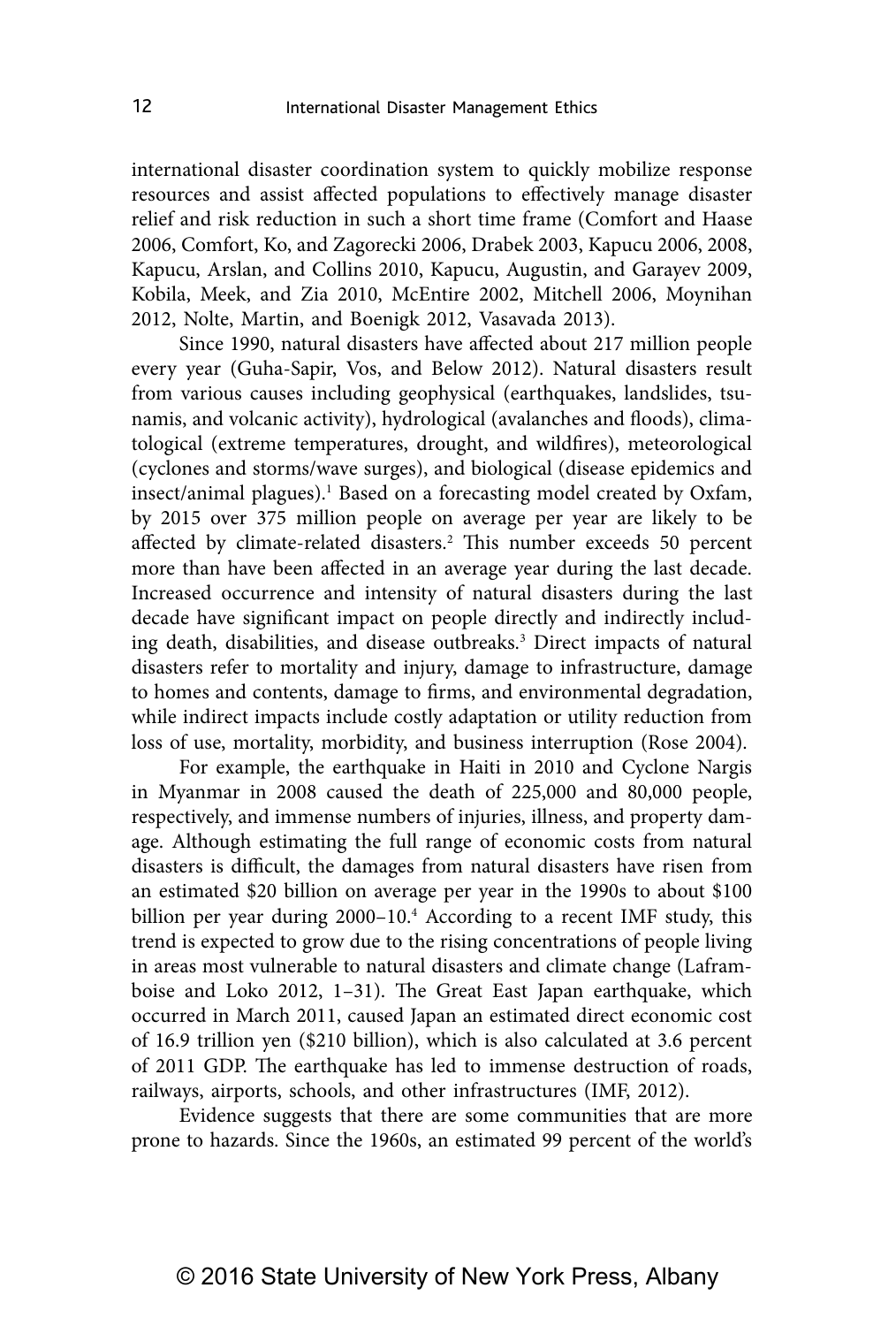population has been affected by disasters and 97 percent of all fatalities have occurred in middle- and low-income countries (Laframboise and Loko 2012). In addition, disasters lead to annual economic losses in developing countries that amount to nearly 2 to 15 percent of their GDP (United Nations 2005, 181). The trend of rapid urbanization, for example, has led to poorer people being marginalized from safe and legal areas in many developing countries, which leaves communities at high disaster risk. The combination of increased number and severity of natural disasters with diminished coping mechanisms of an affected population raises the need for reliance on international disaster response and relief assistance. Thus, international disaster management refers to disaster as a hazard that overwhelms the response capability of an affected community. As stated by the UN, international disaster management considers disaster "[a] serious disruption of the functioning of a community or a society causing widespread human, material, economic or environmental losses which exceed the ability of the affected community or society to cope using its own resources."<sup>5</sup> Consequently, the international disaster management community involves international organizations, international financial organizations, regional organizations and agencies, nonprofit organizations, business and industry organizations, local and regional donors, the government(s) of the affected country/countries, governments of aid and donor countries, national emergency management agencies, and the affected population (Borton 1993, 188).

Central to international disaster management is the concept of humanitarian aid regime (Bueno de Mesquita 2007). Humanitarian aid regime is defined as "sets of implicit or explicit principles, norms, rules and decision-making procedures around which actors' expectations converge in a given area of international relations" (Krasner 1983, 2), through which humanitarian aid actors (NGOs, donors, national governments, INGOs, etc.) interact and engage. The explicit objective of humanitarian aid regime is to meet human needs. Within the humanitarian discourse, such objective is conceptualized in terms of the moral obligation to relieve human suffering (Calhoun, 2008, Rieff 2002).

Humanitarian aid is defined in the Preamble to the Statutes of the International Red Cross and Red Crescent Movement, as an aid "to relieve the suffering of individuals, solely guided by their needs," without consideration of other criteria such as "nationality, race, religious beliefs, class or political opinions"—and to "give priority to the most urgent cases of distress" (International Committee of the Red Cross (ICRC) 1986) Catholic Relief Services (U.S.) outlines its mission as that of helping the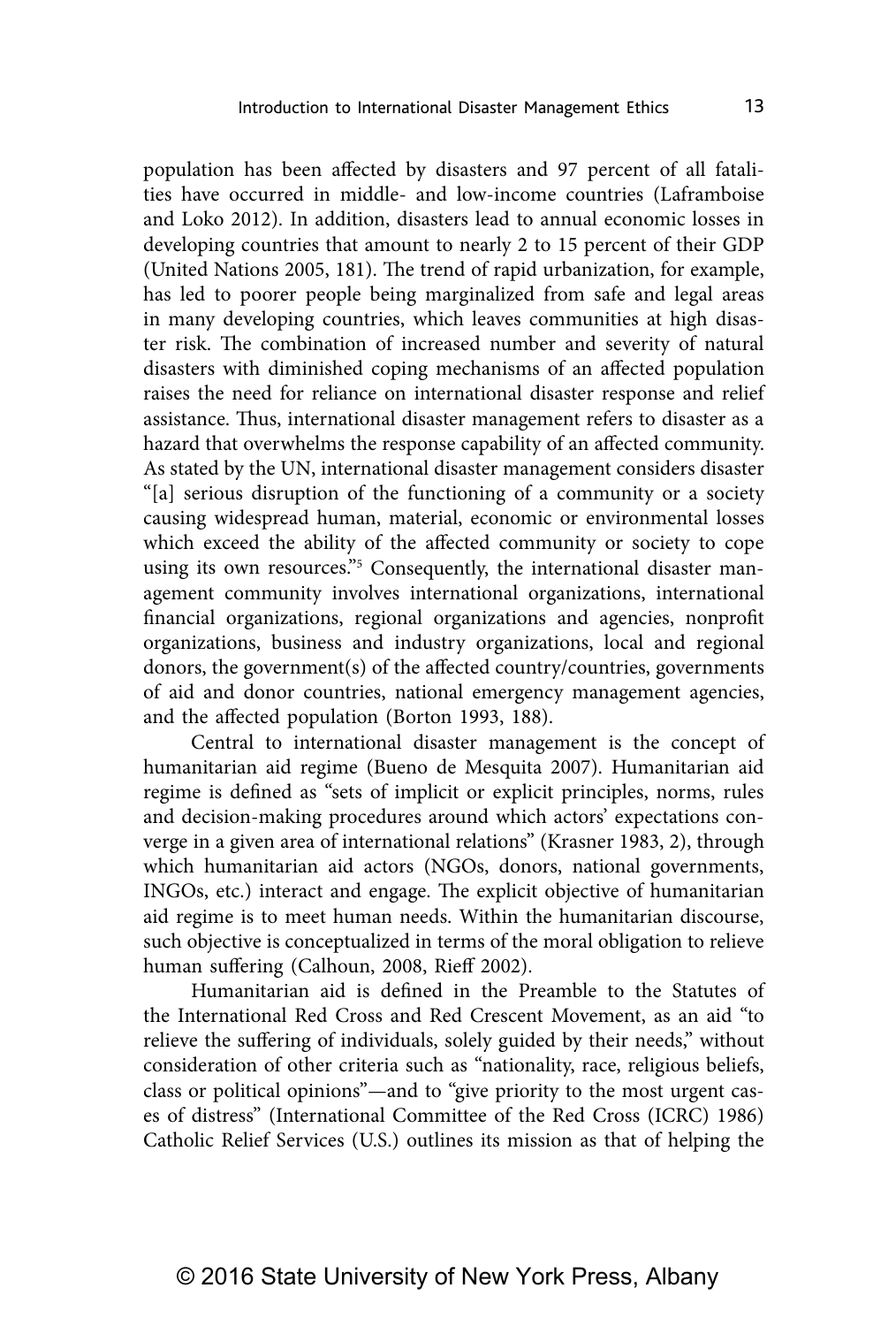"impoverished and disadvantaged . . . based solely on need, regardless of their race, religion or ethnicity" (CRS, 2007). CARE USA extends its underlying goal to serve developmental goals for the sake of "the poorest communities in the world," which emphasizes that the function of international development is just as much a function of emergency management. One of the key distinctions that should be drawn between these two definitions lies in the underlying normative assumption of development; that is, the "root causes" of human suffering, which CARE USA seeks to achieve rather than alleviating suffering in the short term.

In this context the term "humanitarian aid" is used to legitimize the party that declares its actions to be "humanitarian" as moral and political concern for human welfare, embracing a politically conscious aid strategy to achieve good outcomes (de Waal 2010, Fassin 2010, Rieff 2002, Rubenstein 2007, 2008, 2014, 2015, Slim 2013, Terry 2002) For that, what counts as a "good outcome" in the highly non-ideal contexts in which international humanitarian aid organizations operate is likely to carry intrinsic normative assumptions. According to Sudanese-born anthropologist Amal Hassan Fadlalla, humanitarian organizations by definition cannot remain neutral: "Humanitarian provision is embedded in broader political agendas, hierarchies and interests that, from the start, render unattainable the notion of impartiality and compromise the wellbeing of the poor and displaced" (Fadlalla 2008).

Fadlalla's argument reflects a growing debate about the definition of humanitarian aid regimes (Eade and Vaux 2007, Smillie and Minear 2004, Bueno de Mesquita 2007, Rubenstein 2007, 2008, 2014, Slim 2013, Terry 2002). In the humanitarian assistance literature, humanitarian aid agencies are often recognized as manifestations of political power or national interests, which may lead to creation of structures that undermine local response and recovery capacities. According to Rubenstein, "... while INGO advocates do sometimes engage in representation or act as partners, for the purposes of normative evaluation we should conceptualize INGO advocacy not as representation or partnership, but rather as having and exercising quasigovernmental power. Correspondingly, the main normative standard to which INGO advocates should be held is that they avoid misusing their power" (2014, 208). Bueno de Mesquita provides a logical rationale for the relationship between aid and political power, seeing aid as "an instrument of national policy and as an instrument of humanitarian concerns." (Bueno de Mesquita 2007, 252). Following Bueno de Mesquita's argument, aid delivered from country A to country B creates pro-A policies on behalf of country B, and therefore, aid is conceived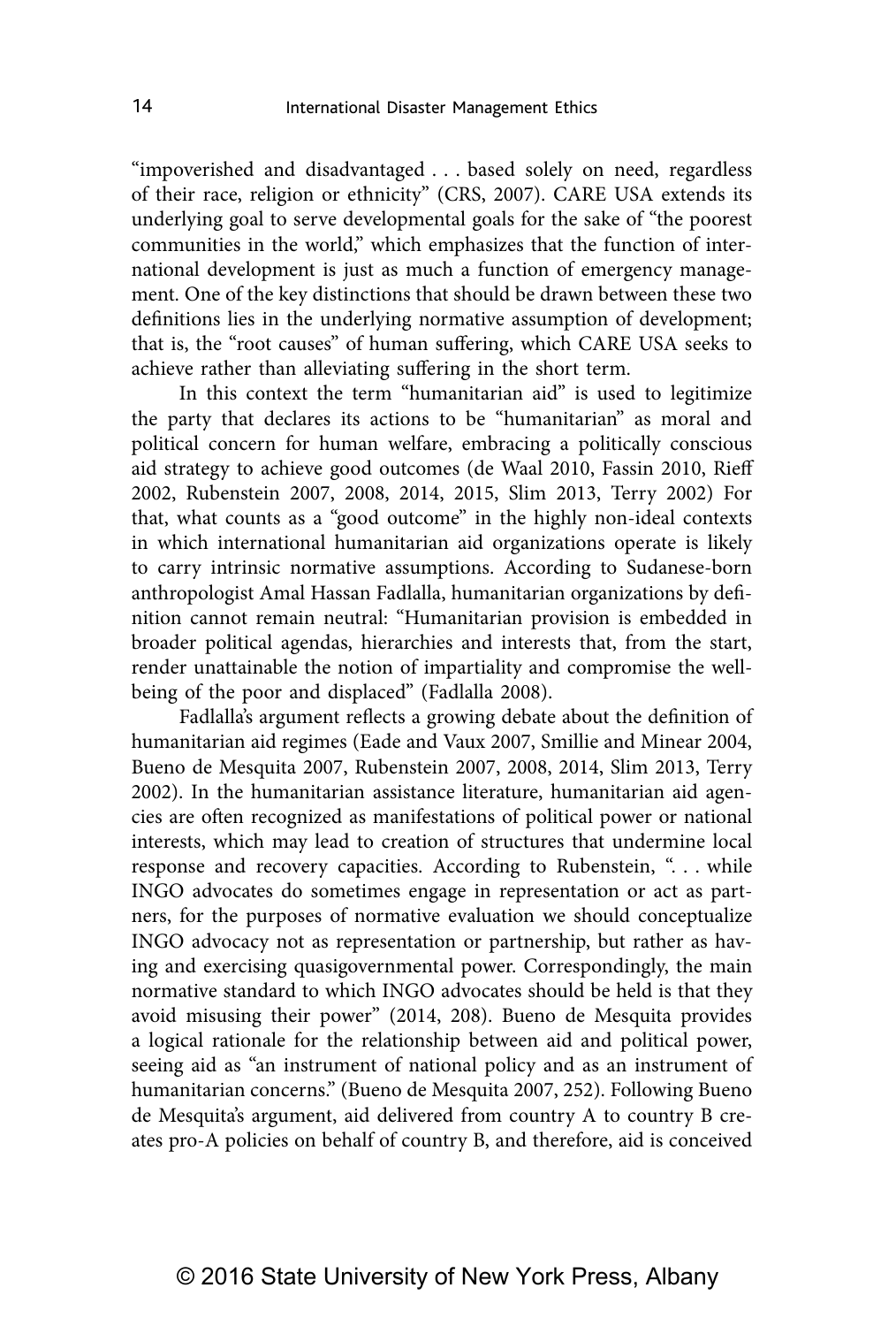as a form of political coercion (2007, 254). Moreover, it is claimed that each agency acts differently to each emergency event, following its own priorities and standards of behavior (Ghani, Lochart, and Carnahan 2005, 11). Winters, for example, suggests that these agencies "have incentives to quickly produce large, identifiable projects rather than to spend costly time harmonizing programming with other donors" (Winters 2012, 2).

The interface between ethics and politics within the humanitarian aid regime becomes more clearly evident in relation to "who gets what, when and how" (Lasswell 1936), which builds on the values, standards, and preferences of each agency in aid allocation (Rubenstein 2007, 2008, 2009, 2014). This problem is intensified in disaster events, when humanitarian aid agencies become bound to their own standards of conduct since they operate outside the areas of established public law. Much of the existing literature that explores these dynamics in the context of emergencies views humanitarian ethics as intangible, highly contextual, not easily visible, and more difficult to codify (Rubenstein 2009, Terry 2002). The impact of agencies' choices and allocative decisions becomes increasingly central to the international disaster management regime, highlighting the interface between ethics and politics. However, the present research suggests that there is a strategic role for the international disaster management community to reconstruct ethics on a global distributive justice foundation, evolving into a tangible and codifiable set of values that could be translated into ethics and professional training programs. If international aid agencies are to meet the needs of disaster-affected populations, the involvement of such organizations within the political process of aid distribution must be accepted as an ethical necessity. Thus, a unified ethical response in international disaster management regime is timely.

The following section considers the institutional efforts made to build shared institutional frameworks for humanitarian bodies engaged in providing assistance in emergency situations.

## The Institutionalization of International Disaster Management Regime

Institutional structures of international disaster management systems are created by rules including formal laws, rules, code of conduct, and professional standard, which have become increasingly well-developed and well-established over the past twenty years. However, unlike armed conflicts—where international humanitarian law such as the Third and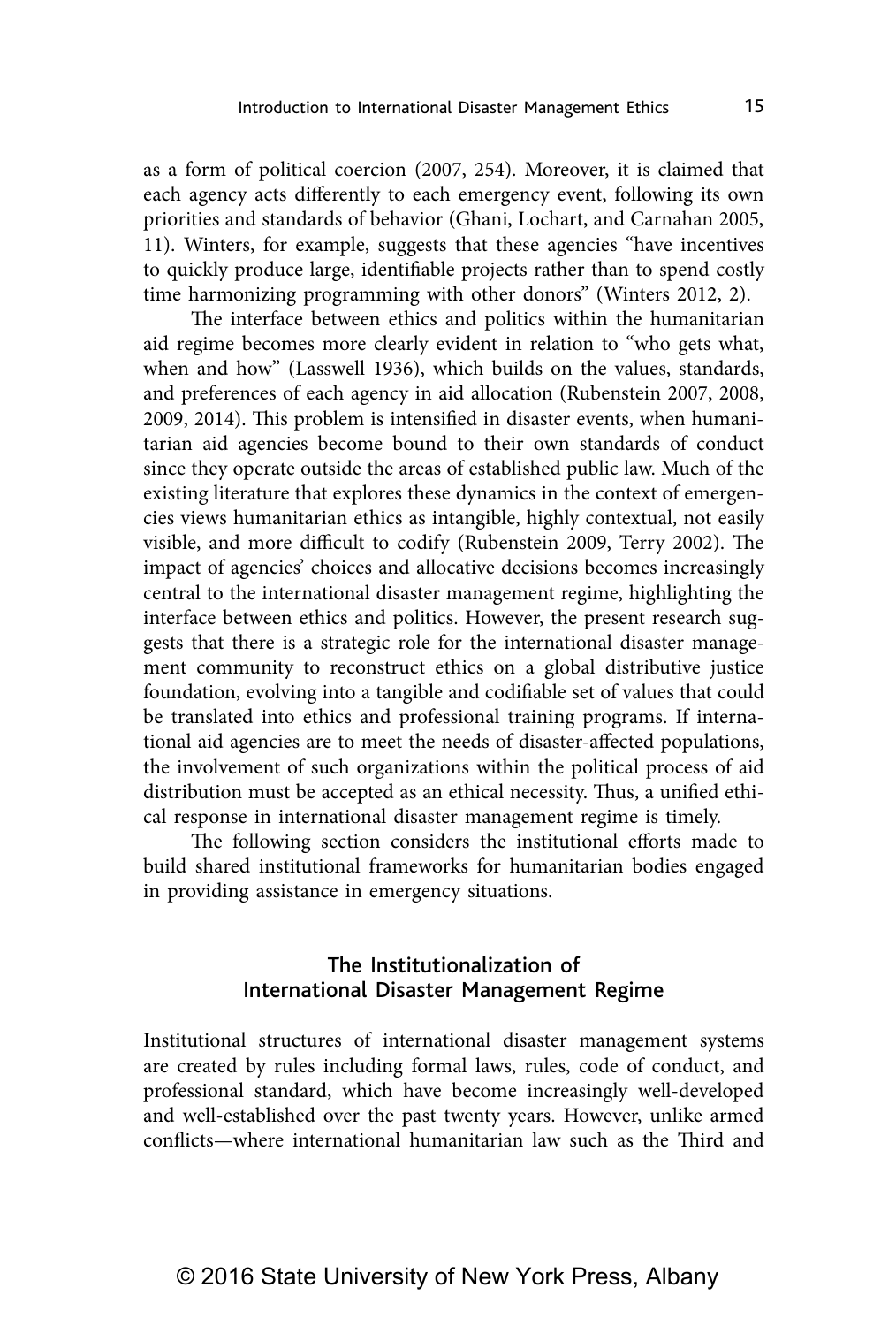Fourth Geneva Conventions, which regulate the provision of food and other goods for prisoners of war, and persons in occupied territories and internees, respectively—natural disasters have no legally binding set of regulations to govern the actions of organizations engaged in humanitarian aid and relief efforts.<sup>6</sup> Reference to natural disaster events in humanitarian law is made only when a natural disaster strikes during the course of an armed-conflict situation. Even the right of humanitarian organizations to offer humanitarian aid to affected states is covered only in armed-conflict situations<sup>7</sup>

This gap has pushed humanitarian aid organizations and professional emergency management organizations to create codes of conduct and professional standards to regulate and guide their activities in humanitarian aid efforts (Coppola 2011). In 1994 the Red Cross and Red Crescent Movement and several major international NGOs issued a professional Code of Conduct to set out universal standards to govern the activities of relief agencies during disaster events. The Code of Conduct for the International Red Cross and Red Crescent Movement and NGOs in Disaster Response Programs does not employ specific guidelines for operational strategies in delivering humanitarian assistance, but it rather seeks to maintain the high standards of independence, impartiality, and neutrality of humanitarian aid. It includes principles that all NGOs should follow in their disaster response efforts such as impartiality, aid assistance based on needs assessment, neutrality, respect for local culture and custom, building disaster local capacities, reducing future vulnerabilities to disaster, and enhancing accountability.<sup>8</sup> By 2007 more than 400 international and national NGOs had signed the Code of Conduct and, thus, have committed themselves to ensure quality management in humanitarian aid.

The Sphere Project was formed in 1997 by a group of humanitarian NGOs and the Red Cross and Red Crescent Movement. The vision of The Sphere Project is to secure "the right of all people affected by disaster to re-establish their lives . . . and acted upon in ways that respect their voice and promote their dignity, livelihoods and security."9 The Sphere Project introduces an accountability mechanism to ensure professional conduct by humanitarian actors to their constituents, donors, and effected populations. The Sphere Handbook Humanitarian Charter and Minimum Standards in Humanitarian Response incorporates internationally granted principles and universal minimum standards to guide humanitarian assistance.

In 2001, the Humanitarian Accountability Partnership (HAP) was launched to set guidelines for "making humanitarian action accountable to beneficiaries." The HAP encourages humanitarian agencies to be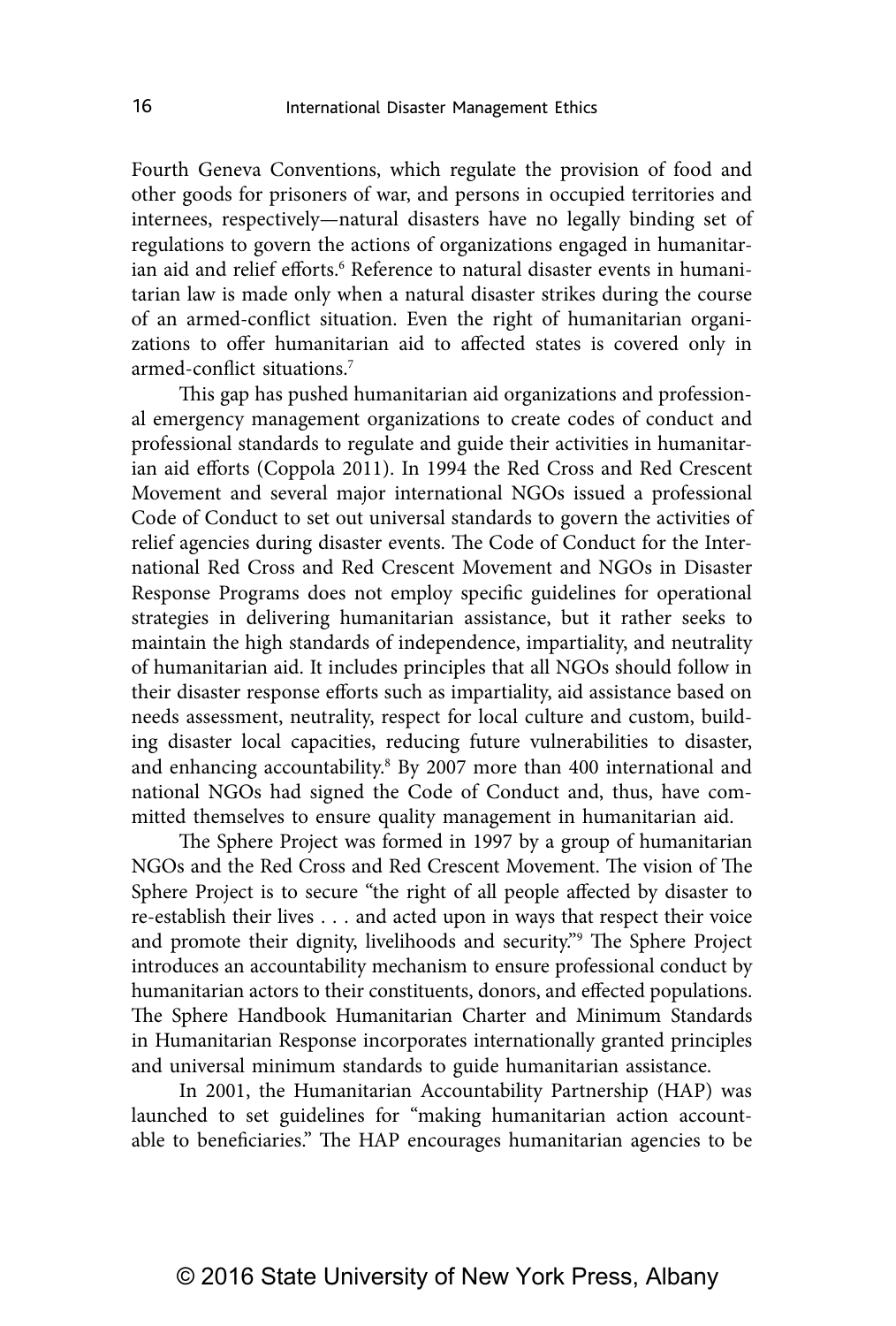more accountable to disaster-affected populations through self-regulation, compliance verification, and quality assurance certification. For that, the HAP addressed seven key elements of accountability, e.g., "commitment to humanitarian principles," "capacity-building," "monitoring and reporting compliance," and "communication."<sup>10</sup>

In 2003, the People In Aid, a network of humanitarian assistance agencies, initiated a Code of Good Practice to encourage professional conduct of staff and volunteers engaged in relief and development operations. The "People In Aid Code of Good Practice in the management and support of aid personnel" includes seven key guidelines: "Recruitment and selection"; "Health, safety and security"; "Learning, training and development"; "Consultation and communication"; "Support, management and leadership"; "Staff policies and practices"; and "Human resources strategy." These guidelines are assumed to improve human resources management among humanitarian aid agencies.<sup>11</sup>

The Good Humanitarian Donorship project, which was created in 2003, provides a forum for donors with the aim of facilitating good practice and accountability in funding humanitarian assistance. Such initiatives set out twenty-three guidelines and standards to cope with challenges faced by emergency aid departments in donor governments, such as respect human dignity during and in the aftermath of man-made crises and natural disaster; strive to ensure predictability and flexibility in funding; enhance the flexibility of earmarking and of introducing longer-term funding arrangements.<sup>12</sup>

Despite the evolving codes of conduct, recognized best practices, and formal standards, most of them lack formal enforcement mechanisms to ensure compliance. A serious attempt is made by the International Federation of Red Cross/Red Crescent Societies (IFRC) to create a complete set of International Disaster Response Laws (IDRL). In 2001 the IFRC began its IDRL Program by reviewing studies of international norms, surveys of humanitarian actors, and regional consultations. In November 2007, the IFRC set out the "Guidelines for the domestic facilitation and regulation of international disaster relief and initial recovery assistance" (the "IDRL Guidelines"), which was adopted by all High Contracting Parties to the Geneva Conventions. In 2011, the United Nations Office for the Coordination of Humanitarian Affairs (OCHA), the IFRC, and the Inter-Parliamentary Union conducted the pilot version of their "Model Act for the Facilitation and Regulation of International Disaster Relief and Initial Recovery Assistance" to examine the utilization of the IDRL Guidelines applied in national laws relating to disaster management. The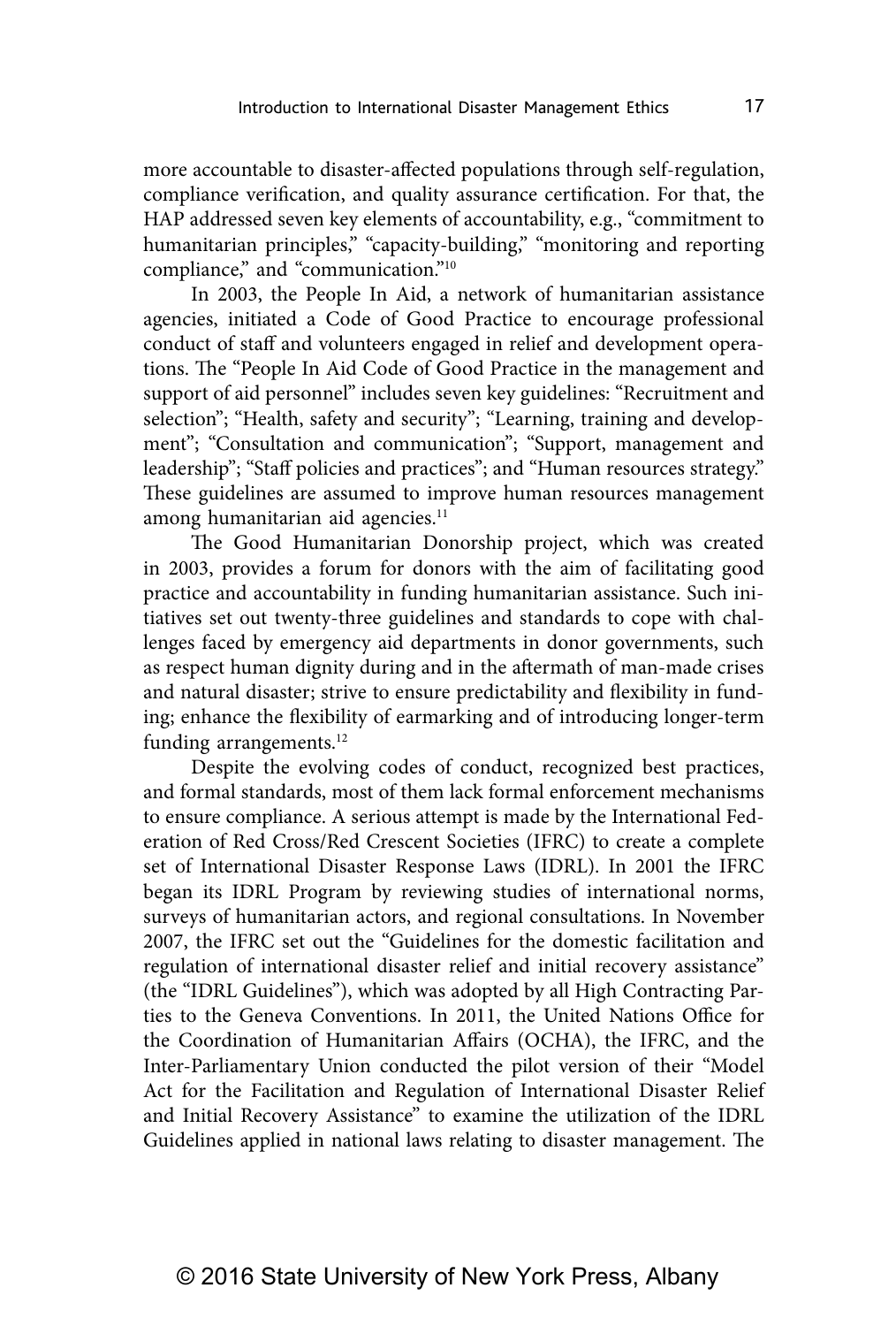key elements of the IDRL Guidelines include respect for humanity, neutrality, and impartiality. Although these Guidelines are not legally binding nor do they govern interstate relations, they provide a platform for unified legislation across countries in a system that is characterized by different mandates and operating styles such as barriers to entry of goods and people; legal recognition of organizations to operate; and coordination among organizations and governments.<sup>13</sup>

In addition to the IFRC's IDRL Guidelines, the United Nations Office for Disaster Risk Reduction set up the Hyogo Framework for Action (HFA) in 2005. The United Nations International Strategy for Disaster Reduction (UNISDR) is the secretariat of the International Strategy and mandated by the UN General Assembly to ensure its implementation. The UNISDR articulates the objective of humanitarian assistance in international disaster management as "building disaster resilient communities by promoting increased awareness of the importance of disaster reduction as an integral component of sustainable development, with the goal of reducing human, social, economic and environmental losses due to natural hazards and related technological and environmental disasters."14

In 2001, the GA, with resolution 56/195, considered that the mandate of UNISDR is to play a key role in the United Nations humanitarian aid system to ensure coordination of disaster reduction and to manage or oversee disaster reduction activities of the United Nations system and regional organizations. In 2005, the Hyogo Framework for Action (HFA) was the first framework document for a common system of coordination to be adopted by Governments around the world.<sup>15</sup>

The HFA outlines strategic goals to achieve disaster resilience of nations and communities to disasters by 2015:

- Enhancement of international cooperation and partnerships
- Applying a multi-dimensional approach to disaster risk reduction in policies, planning, and programming
- Identification of barriers and bias in treating vulnerable persons when planning for disaster risk reduction
- Utilization of culturally sensitive and appropriate interventions based on the gender, race, ethnicity, and age at all levels of disaster risk management policies, plans, and decisionmaking processes, including risk assessment, early warning, information management, and education and training.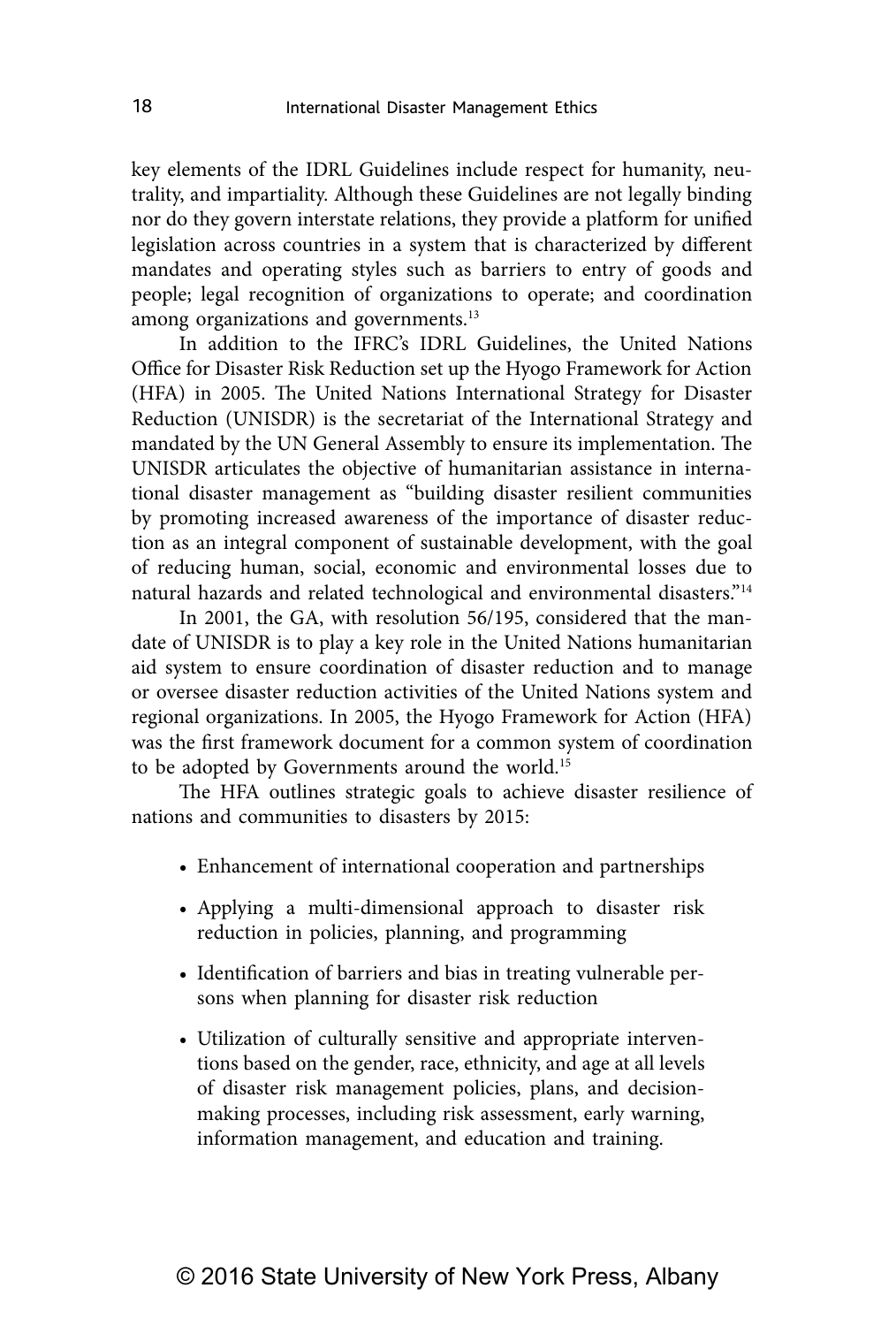The Hyogo Framework stated key areas that should be tackled such as "(a) Governance: organizational, legal and policy frameworks; (b) Risk identification, assessment, monitoring and early warning; (c) Knowledge management and education; (d) Reducing underlying risk factors; (e) Preparedness for effective response and recovery."

The document concludes with emphasizing the responsibility of States, with the active participation of other actors engaged in risk reduction activities such as local authorities, NGOs, academia, and the private sector. The Hyogo Framework calls for systematic incorporation of risk reduction mechanisms into sustainable development policy, planning, and programming at all levels of regional and international communities, including the international financial institutions, the United Nations System, and the International Strategy for Disaster Reduction (UNISDR).

One of the key pillars for the implementation of the Hyogo Framework for Action (HFA) 2005–2015 is the International Recovery Platform (IRP). The IRP was set as an international source of information exchange on good practice for disaster recovery efforts.16 Additional initiative to support implementation of the Hyogo Framework for Action (HFA) is the Global Facility for Disaster Reduction and Recovery (GFDRR). The GFDRR is managed by the World Bank to create cooperative activities with other donor organizations to reduce disaster risk and losses. The GFDRR is targeted to enhance the disaster resilience capacity of low- and middleincome countries that are most vulnerable to natural disasters. Following the World Bank criteria, "[l]ow-income countries" receive assistance from the International Development Association (IDA) and "[m]iddle-income countries" receive assistance from the International Bank for Reconstruction and Development (IBRD, together with IDA and the World Bank).<sup>17</sup>

Similar mechanisms to create and sustain the institution of international humanitarian aid in disaster events are used by international professional organizations for emergency managers, such as the International Association of Emergency Managers and the International Emergency Management Society.

The International Association of Emergency Managers (IAEM) is an international organization that aims to promote the goals of reducing human, economic, and social losses due to natural disasters or emergencies. IAEM funds the Certified Emergency Manager and Associate Emergency Manager (AEM) Program to enhance professional behavior among individual emergency managers. The Certified Emergency Manager designation is a nationally and internationally recognized professional certification for emergency managers.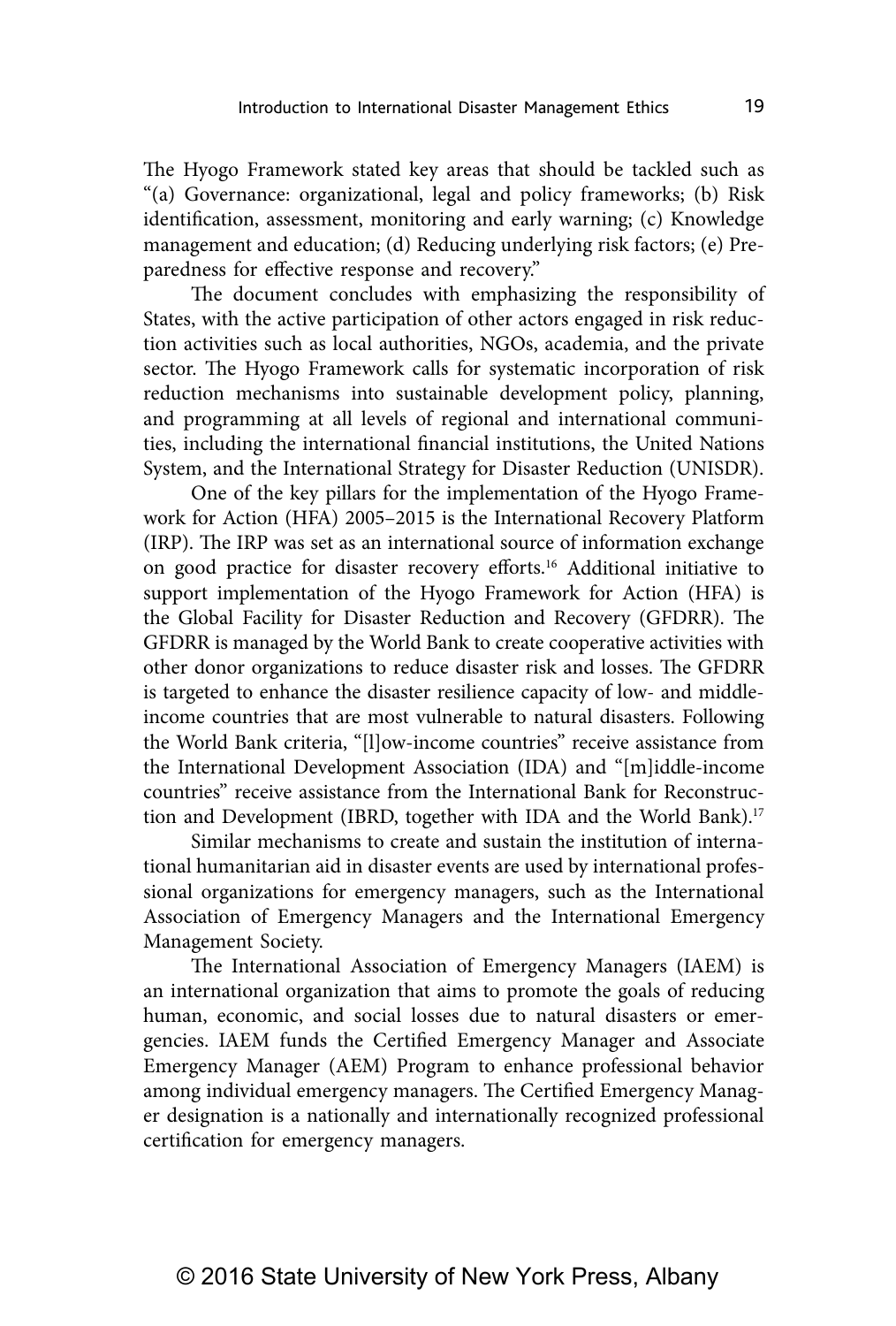IAEM has issued a Code of Professional Conduct that addresses a range of issues that impact the emergency management professional conduct. The Code aims to increase public trust and confidence in the emergency services provided by members of the IAEM. In addition, the Code is directed at increasing professional competence and ethical behavior. The Code outlines three key principles of respect, commitment, and professionalism. The principle of respect stresses the need to respect supervising officials, colleagues, associates, and aid recipients. The principle of commitment calls for fostering honest and trustworthy relationships, and enhancing stewardship of resources. By professionalism, the IAEM addresses the need to actively promote professional conduct to ensure public confidence and the reputation of emergency management practitioners.

The International Emergency Management Society (TIEMS), registered in Belgium, is another international non-profit NGO. TIEMS serves as a Global Forum for Education, Training, Certification, and Policy in Emergency and Disaster Management. TIEMS's objective is to develop and employ modern emergency management tools and techniques into disaster management practice through information technologies. For that, TIEMS provides a forum for policy guidance to government agencies, industry leaders, academics, volunteer organizations, and other emergency management experts regarding the management of emergencies and disasters. The TIEMS Board of Directors has developed and approved a Code of Conduct for TIEMS. The Code guidelines include protection from discrimination with respect to nationality, race, or creed of any TIEMS member or outside partner, ensure that compensation is disclosed to the TIEMS membership in the annual report to the General Assembly, and the duty of members to report to the TIEMS board about any offer for participation in paid research or similar projects they receive.<sup>18</sup>

Within the European context, in 2001 the European Union (EU) adopted the Community Mechanism for Civil Protection. The Mechanism aims at mobilizing resources and services at the outbreak of disasters requiring urgent response. The Mechanism was created by the European Commission's Directorate-General for Humanitarian Aid & Civil Protection.19

The Mechanism operates in a way such that any country inside or outside the Union affected by an intense disaster can make an appeal for assistance through the Emergency Response Coordination Centre (ERCC), Common Emergency and Information System (CECIS), and Civil protection modules that play a coordination role. The ERCC maintains coordination amongst all the participating states in disaster response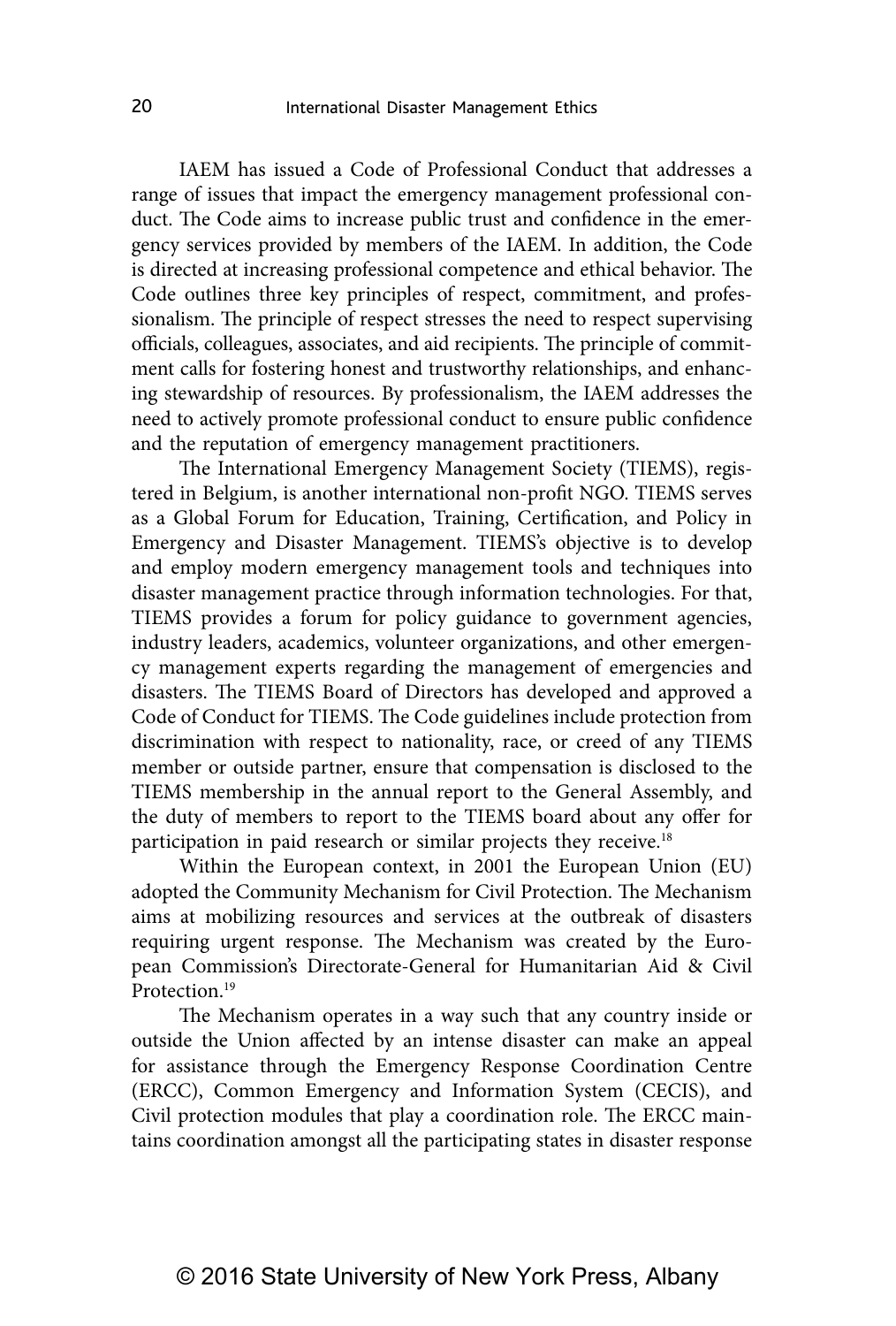efforts by pooling the civil protection capabilities of the participating states and maintaining communication channels for useful and updated information on disaster response activities. The Common Emergency and Information System (CECIS) acts as an updated web-based alert and notification designed to provide disaster risk and need assessments. A training program is also part of the Mechanism, which aims at improving the coordination of civil protection assistance interventions. This program involves training courses, joint exercises, and a system of exchange of experts of the participating states to share best practices. Civil protection modules are also mechanisms to facilitate providing national resources from one or more Member States on a voluntary basis.

Drawing on the brief overview of the institutional aspect of the international disaster management system supports the view that the rules, norms, best practices, professional guidelines, and Codes of Ethics/Conduct become a management tool to direct international aid practitioners' ethical obligations in disaster response. Despite differences in institutional structures, standards, and operational strategies, international humanitarian aid organizations share the responsibility of fulfilling the humanitarian needs of the vulnerable communities they serve. As such, the role of international aid actors relies heavily on interventions based on need assessment. In other words, the humanitarian aid activities have implications for aid recipients: who does and does not receive humanitarian aid, which aid services or resources they get, how much, for how long, in what ways resources and services are distributed, and with what unintended implications. For that, the decision-making process held by international humanitarian aid organizations foregrounds issues of distributive justice. The underlying assumption behind the apparent link between institutional structure and global distributive justice is by providing immediate relief; the system of international humanitarian aid ignores the likelihood that later stages of the disaster will affect aid recipients' lives. The objective of international humanitarian aid to alleviate suffering makes it a normative framework; it comes with a commitment to consider unintended consequences of international aid distribution. These assumptions led to the emergence of what is termed the "new humanitarianism." The new humanitarianism is "'principled,' 'human rights based,' politically sensitive" (Fox 2001, 275). Responding to human suffering with links to human rights and broader political issues is addressed by the Catholic Relief Services: "When considered through the justice/human rights lens, the mere provision of foodstuffs or medical support is an insufficient response to a humanitarian crisis" (Fox 2001, 278). Viewed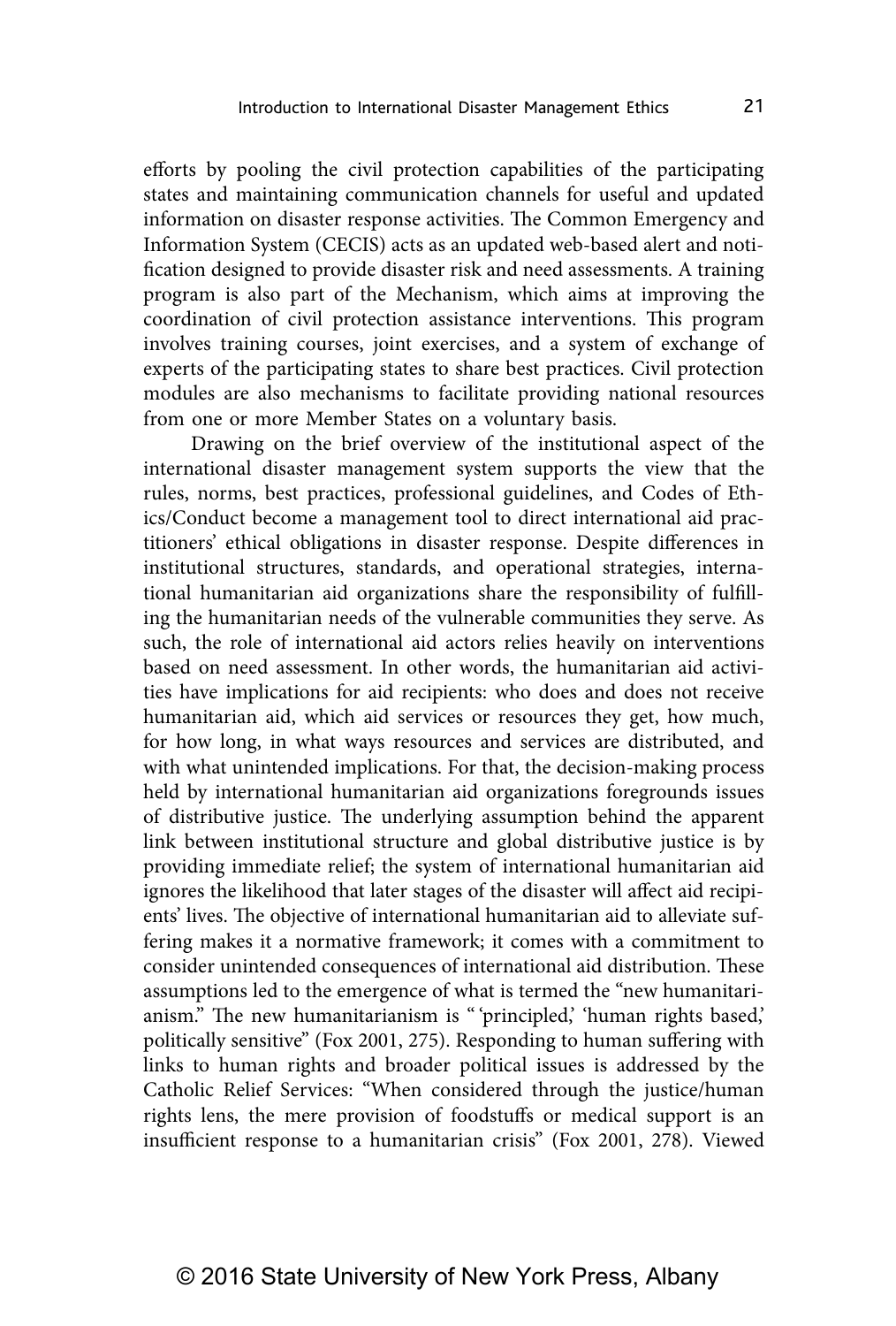in this way, new humanitarianism goes beyond the immediate relief of suffering and engages in capacity building, development assistance, and finding long-term solutions to the causes of suffering. Such integration of relief actions and normative discourse generates a tension within new humanitarianism.

In responding to such challenges, the new humanitarianism draws heavily on the discourse of human rights in order to resolve this tension. It refers to the relationship between individuals and their states, and therefore directs humanitarian aid toward protection of human rights. According to Slim: "Rights dignify rather than victimize or patronize people, they make people more powerful as rightful claimants rather than unfortunate beggars. As rights bearers, vulnerable individuals claim for relief assistance as part of their rights as humans. Rights reveal all people as moral political and legal equals" (Slim 2002, 16). The emphasis of human rights doctrine leads to viewing international humanitarian aid as part of a political (universal) project to transform the world into a better one in which human rights are realized and protected. This imperative is entrenched in both the international humanitarian law (IHL) and the international human rights law (IHRL). The IHL is a set of international rules created by custom or treaty that addresses humanitarian problems arising from international or non-international armed conflicts. The IHRL is also a set of guidelines established by treaty or custom intended to uphold and protect human rights at the international, regional, and domestic levels. Both laws aim to ensure that the lives, health, and dignity of individuals will be protected, while the rules of IHL deal with issues that fall outside the purview of IHRL, such as the conduct of hostilities, combatant and prisoner of war status, and the protection of the Red Cross and Red Crescent emblems. Similarly, IHRL deals with aspects of life in "normal times" that are not regulated by IHL, such as freedom of the press, and the right of assembly, to vote, and to strike. This institutional framework defends human rights by providing a moral foundation and a set of standards to guide international humanitarian aid practitioners.

Although the human rights approach is offered as an answer to questions of distributive justice, difficulties also arise within the rightsbased approach concerning the call for a universal community of justice that challenges that state's claim to exclusive national sovereignty over its people. Thus, the decisions shaped in part by the institutional structure of international humanitarian aid in defense of human rights represents a political as well as moral intervention because it is a claim to constrain and hinder state activity. In addition, the human rights approach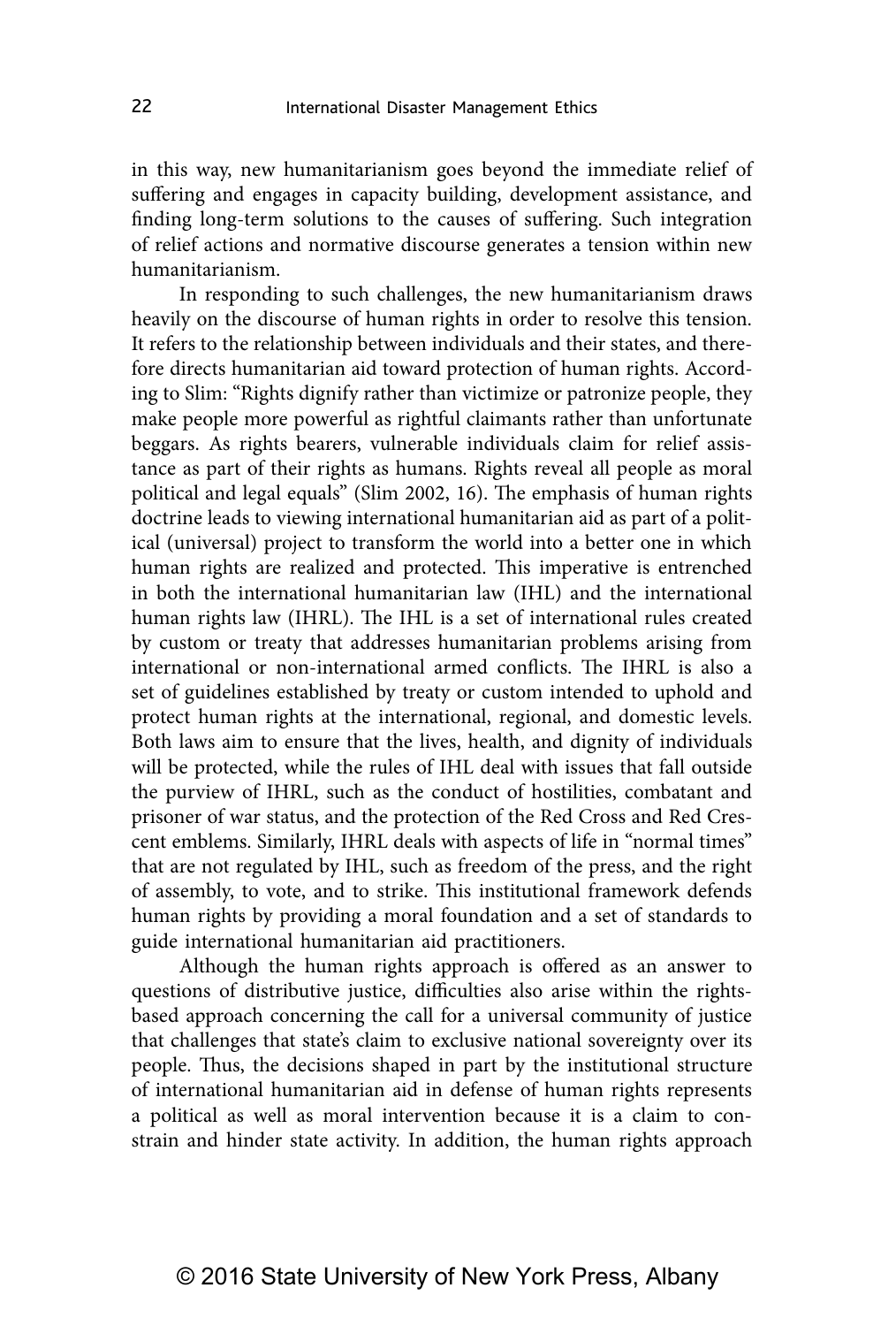to humanitarian aid provision ignores the difference between what counts as just during or after natural disasters and what counts as just under circumstances of normal times. For example, since aid resources are scarce, wasting them leads directly to fewer lives saved; cost-effectiveness and efficiency judgments might gain priority over other social justice values such as the efforts to ensure equality of resources or equality of outcomes. By broadening the scope of humanitarian aid provision to encompass the unintended impacts of international aid allocation decisions, ethical responsibility must be reformulated to take into account global distributive justice demands.

In disaster events, when aid recipients are viewed as vulnerable, international humanitarian aid is understood as possessing legitimate authority over resource allocation. In a way, the practice of humanitarian aid is likely to generate a sense of superiority on the part of the aid providers, who are in a position to supply immediate resources and services for relief. The recipient is apparently incapable of relying on his own capacities and therefore the superior aid provider should be beneficent toward him. This practice creates conditions for inequality and power relations. Thus, humanitarian aid "undermines the idea that people are the subjects of their own survival and [of] equal worth to their benefactors" (Slim 2002, 6). The implications of this aspect of international humanitarian aid practice are that aid providers gain the power to decide what "counts" as an emergency as well as to make use of the "windows of opportunity" created by disasters to promote longer-term objectives such as how to help communities become more resilient in the face of future disasters. Consequently, the humanitarian aid system may influence the way need is assessed and measured.

The institutional structure of international humanitarian aid systems constitutes the process by which humanitarian aid organizations make allocative decisions that affect the life-prospects of people and nations receiving humanitarian aid. For that, the institution of international humanitarian aid is necessarily required to mediate the relationship between universalizing and particularizing practices. While the right-based discourse refers to a universal duty to assist those in need, the global distributive justice discourse incorporates the understanding of our associational connectivity in a complex and globalized world and the justification of ends and means by which such responsibility should be enacted. Distributive justice discourse points directly to how universal duty to assist should be practiced: that is, on the rules and norms that shape the distribution of aid resources and services by the international humanitarian aid system